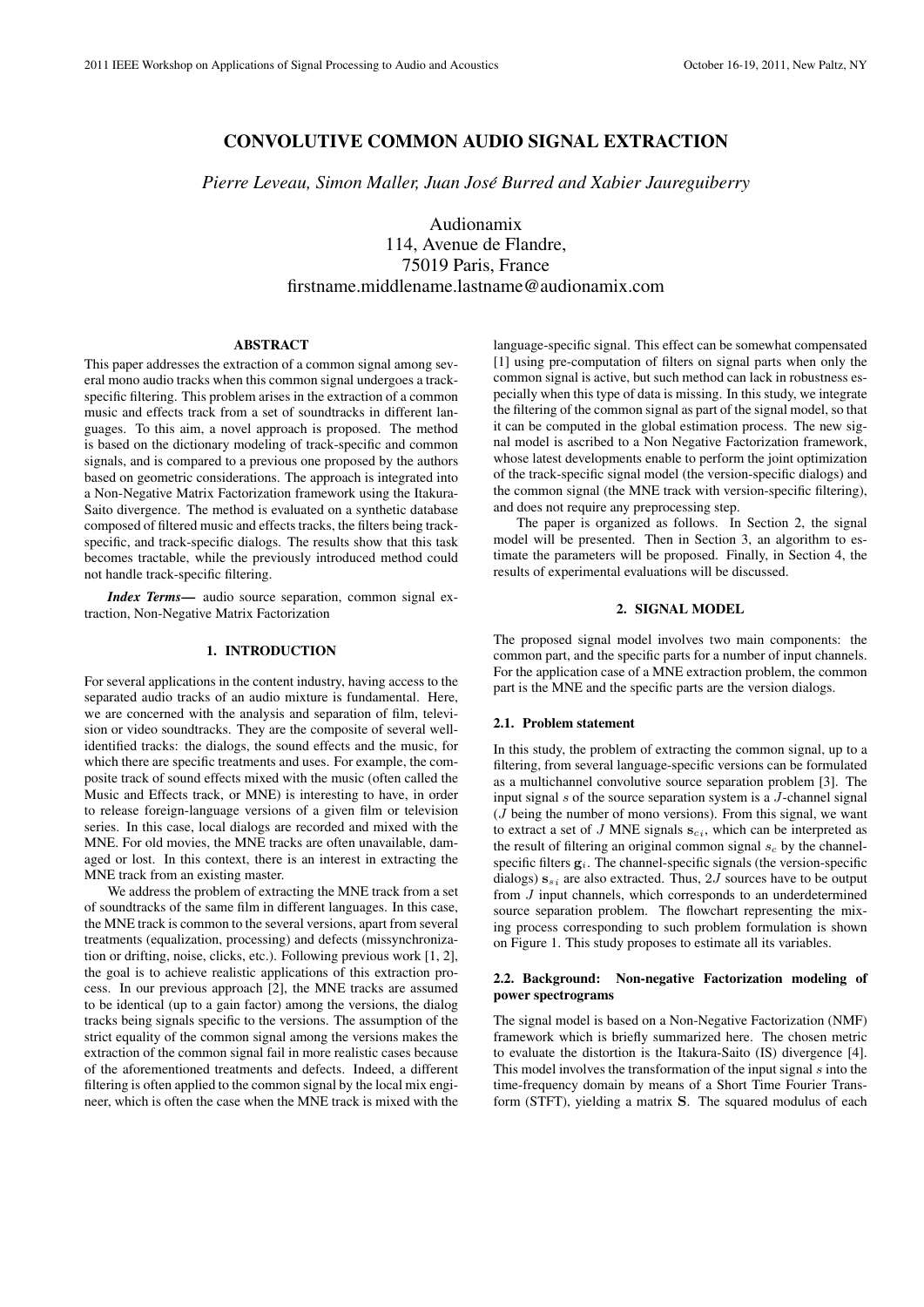



Figure 1: Flowchart of the mixing process.  $g_i$  are the channelspecific filters,  $\mathbf{s}_c$  the unfiltered common signal,  $\mathbf{s}_{c,i}$  are the set of filtered common signals,  $\mathbf{s}_{si}$  are the unmixed dialogs in different languages and  $s_i$  are the mixes input to the separation system.

element is then computed to obtain a Power Spectral Density (PSD) observation matrix **X**, which in this context can be interpreted as variances. The problem of NMF is to find the matrices **W** and **H** such that

$$
X \simeq M = WH,
$$
 (1)

where **M** is the PSD matrix of the model. **W** and **H** have dimensions  $F \times K$  and  $K \times N$ , respectively, and it is desirable that  $F \times K + K \times N \ll FN$ . Audio signals can often be described by such model, since it adequately accounts for information redundancy in the frequency domain resulting from repetitive events typical in speech and music signals.

The factorization is formulated as the following minimization problem:

$$
\{\mathbf{W}, \mathbf{H}\} = \underset{\mathbf{W}, \mathbf{H} \ge 0}{\text{argmin}} D_{IS}(\mathbf{X}|\mathbf{M}),
$$
 (2)

where  $D_{IS}$  is a matrix cost function involving the IS divergence *dIS*:

$$
D_{IS}(\mathbf{X}|\mathbf{M}) = \sum_{f=1}^{F} \sum_{n=1}^{N} d_{IS}(\mathbf{X}_{(f,n)}|\mathbf{M}_{(f,n)}).
$$
 (3)

The IS divergence is defined as:

$$
d_{IS}(x, y) = \frac{x}{y} - \log \frac{x}{y} - 1.
$$
 (4)

This divergence is a good measure for the perceptual difference between two signals, which is explained by its scale invariance:  $d_{IS}(\gamma x | \gamma y) = d_{IS}(x | y)$ , for a given scalar  $\gamma$ .

The matrix **W** obtained after an approximation following this model contains a set of PSDs as its columns, and is commonly called the *dictionary*, whereas **H** contains *activations* (weights) of these PSDs across time as its rows. If *K* is carefully chosen, the PSDs constitute a good characterization of the audio sources involved in the mixture. The choice of *K* depends on the complexity of the modeled source, and can be optimized using source separation quality evaluation methods.

## 2.3. Common signal model

The assumptions on which the common signal model are based are the following:

- It is redundant in the time-frequency domain.
- *•* It is common to all the input channels up to a linear filtering. This assumption is less restrictive than in [2] (where only a gain factor was allowed) and enables to make the system more flexible against filtering operations applied to the common signal. This filtering is normally applied by sound engineers and needs to be estimated.

These assumptions yield a multi-channel convolutive NMF model for the variance of the common signal **M***c*, for which the filters  $g_i$  are specific to each channel. The PSD dictionary **W** and the activations **H** are common to all filtered MNE signals. The variance model writes, for each channel *i*:

$$
\mathbf{M}_{ci} = \text{diag}(\mathbf{g}_i) \mathbf{W}_c \mathbf{H}_c,\tag{5}
$$

where  $M_{ci}$  is the variance of the model of the source in channel *i*, diag( $\mathbf{g}_i$ ) is a diagonal matrix with  $\mathbf{g}_i$  as the diagonal vector and **W***<sup>c</sup>* and **H***<sup>c</sup>* are, respectively, the PSD dictionaries and activations of the common signal.

This filtering can either be seen as a convolutive mix of sources [3] (in which case the filtering is a part of the mixing system) or as a source adaptation filter [5] (in which case the filtering is a part of the source). In the evaluation part, the second option will be considered: the estimation of the **s***ci* signals will be compared to the known references.

## 2.4. Specific signal model

The following assumptions concern the model for the languagespecific signals:

- *•* It is redundant in the time-frequency domain. In the case of the dialog signals, this is also a reasonable assumption since the voice signals are composed of a limited number of spectral patterns.
- *•* The PSDs at different time frames are different across the channels. This assumption is less restrictive and more realistic than approximate W-disjoint Orthogonality (WDO), exploited in [2], since it implies that the PSD dictionary supports of the modeled sources are disjoint, rather than the time-frequency supports as in WDO.

The variance model writes, for each channel *i*:

$$
\mathbf{M}_{s i} = \mathbf{W}_{s i} \mathbf{H}_{s i}.
$$
 (6)

The disjointness of the dictionary support is not explicitly expressed in the model, but rather implicitly: the dictionaries for each version are not linked.

## 2.5. Whole signal model

The whole signal variance model is thus the following for each channel:

$$
\mathbf{M}_i = \mathbf{M}_{s i} + \mathbf{M}_{c i} = \mathbf{W}_{s i} \mathbf{H}_{s i} + \text{diag}(\mathbf{g}_i) \mathbf{W}_c \mathbf{H}_c.
$$
 (7)

Note that this definition assumes additivity of PSDs, and thus statistical independence between the common signal and the specific signal models.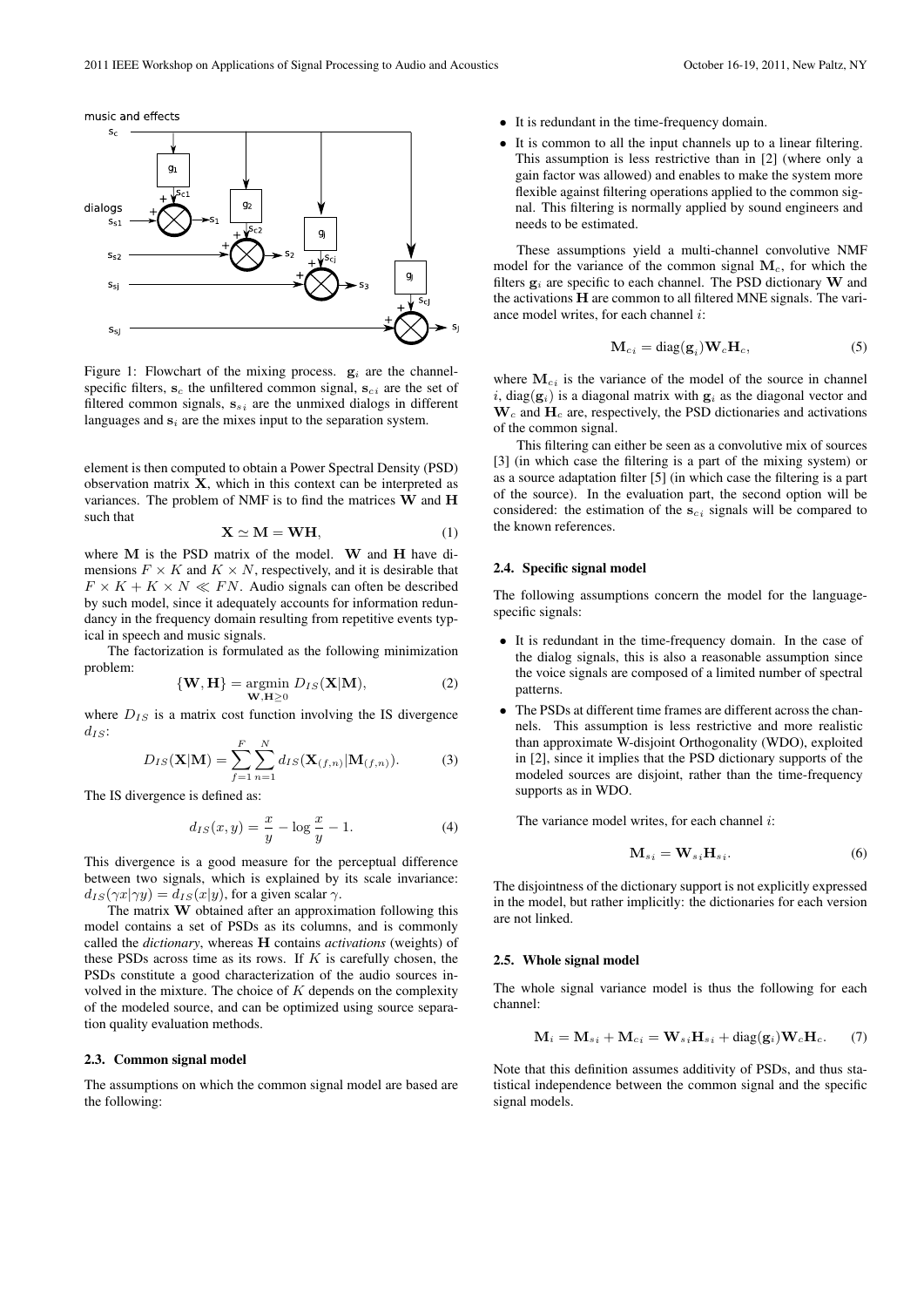## 3. ALGORITHM

## 3.1. Optimization function

The algorithm involves a minimization of the cost function  $\mathcal J$  defined as follows:

$$
\mathcal{J} = \sum_{i} D_{IS}(\mathbf{X}_i | \mathbf{M}_{si} + \mathbf{M}_{ci})
$$
 (8)

$$
= \sum_i D_{IS}(\mathbf{X}_i | \mathbf{W}_{si} \mathbf{H}_{si} + \text{diag}(\mathbf{g}_i) \mathbf{W}_c \mathbf{H}_c).
$$
 (9)

The optimization algorithm is based on a gradient descent algorithm. The multiplicative update rule framework is used here. Update rules for respective variables are obtained on the basis of the work done in [6] for the channel-specific NMF parts and in [3, 5] for the convolutive NMF part.

For the channel-specific NMF part, the update rules are:

$$
\mathbf{W}_{si} \leftarrow \mathbf{W}_{si} \cdot * \frac{(\mathbf{M}_{si}^{-2} \cdot * \mathbf{X}_{i}) \mathbf{H}_{si}^{-T}}{\mathbf{M}_{si}^{-1} \mathbf{H}_{si}^{-T}}
$$
(10)

$$
\mathbf{H}_{si} \leftarrow \mathbf{H}_{si} \cdot * \frac{\mathbf{W}_{s_i}^T (\mathbf{M}_{s_i} - 2 \cdot * \mathbf{X}_i)}{\mathbf{W}_{s_i}^T \mathbf{M}_{s_i}^{-1}}.
$$
 (11)

For the convolutive NMF-related part, the update rules are:

$$
\mathbf{W}_c \leftarrow \mathbf{W}_c \ast \frac{\sum_i (\mathbf{M}_{c_i}^{--2} \cdot \mathbf{x}_i) \mathbf{H}_c^T}{\sum_i \mathbf{M}_{c_i}^{--1} \mathbf{H}_c^T}
$$
(12)

$$
\mathbf{H}_c \leftarrow \mathbf{H}_c. * \frac{\sum_i (\text{diag}(\mathbf{g}_i) \mathbf{W}_c)^T \mathbf{M}_{c_i}^{-2} \cdot * \mathbf{X}_i}{\sum_i (\text{diag}(\mathbf{g}_i) \mathbf{W}_c)^T \mathbf{M}_{c_i}^{-1}} \quad (13)
$$

$$
\mathbf{g}_i \leftarrow \mathbf{g}_i \ast \frac{\sum_i (\mathbf{X}_i \ast (\mathbf{W}_c \mathbf{H}_c)) \cdot / \mathbf{M}_c \mathbf{G}_i^2}{\sum_i (\mathbf{W}_c \mathbf{H}_c \cdot / \mathbf{M}_c \mathbf{G}_i)}.
$$
(14)

The *.∗* operator denotes an element-wise product. All divisions and exponentiations are also element-wise. The update rules are called successively until a given number of iterations is reached.

## 3.2. Wiener mask-based separation

Once the variance of each source is estimated (channel-specific sources and common source with adapted filters), the STFT of the sources are obtained using Wiener filtering of the mix STFT with the help of Wiener masks **C** on each channel:

$$
\mathbf{S}_{s_i} = \mathbf{C}_{s_i} \cdot \mathbf{S}_i = \mathbf{W}_{s_i} \mathbf{H}_{s_i} / \mathbf{M}_i \cdot \mathbf{S}_i \tag{15}
$$

$$
\mathbf{S}_{ci} = \mathbf{C}_{ci} \cdot \mathbf{S}_{i} = (\text{diag}(\mathbf{g}_{i}) \mathbf{W}_{c} \mathbf{H}_{c}) \cdot / \mathbf{M}_{i} \cdot \mathbf{S}_{i}. \quad (16)
$$

The temporal signals  $s_{si}$  and  $s_{ci}$  of the sources are then obtained through an overlap-add operation applied to the  $\mathbf{S}_{s_i}$  and  $\mathbf{S}_{c_i}$ STFTs.

### 4. EXPERIMENTAL STUDY

#### 4.1. Datasets and metrics

The extraction of the common signal has been tested on the dataset used in [2], and also with a dataset composed of filtered MNE tracks, with different filters for each track. The original dataset in [2] is a collection of 15 soundtrack mixes: 5 of them containing 3 languages, 5 containing 4 languages and 5 containing 5 languages (Spanish, French, Italian, Japanese and German). Each set of mixtures was created by linearly mixing a short MNE fragment with each of the dialog fragments. This corresponds to an instantaneous mix in which the MNE tracks are identical and remain unfiltered. The second dataset contains convolutive mixes. To generate them, Butterworth low-pass (cutting respectively at 1000, 2000, and 3000 Hz) and high-pass filters of order 10 (cutting respectively at 500 and 800 Hz) were applied. It should be noted that such filters introduce heavy modifications to the frequency contents of the signal, and thus produced a demanding evaluation scenario. All sound files were sampled at 48 kHz.

Evaluation is based on a well-known objective metric given the separated sources, namely the Source to Distortion Ratio (SDR). This metric gives an overall performance of the source separation algorithm. For the sake of conciseness we will not present the results for the Source to Interferences Ratio (SIR), which measures the leakage of the unwanted sources into the desired sources, and the Source to Artifacts Ratio (SAR), which measures the distortion not due to interferences. The SDR is implemented in the BSS EVAL toolbox [7].

## 4.2. Experiments

Several methods have been tested for the performance comparison:

- The two best geometric separation algorithms presented in [2]. The first one (called N-SP) is a multichannel extension of the *shortest-path* (SP) algorithm. The second one (called N-SP-SUB) is a variation thereof which performs a usual 2 dimensional SP after a projection into a subspace. It is expected that these methods will give low results for convolutive mixes: the filtering breaks the assumption that the common signal is theoretically on the bisector vector of the channel space (see [2] for more details).
- *•* The Wiener oracle algorithm, which gives a very optimistic upper bound of what can be achieved if the Wiener masks were optimally estimated.
- *•* The algorithm presented in this paper without the filters **g***<sup>i</sup>* (CNMF, for Common NMF).
- *•* The full algorithm presented in this paper (CCNMF, for Convolutive Common NMF).

For the STFT analysis involved in each of these algorithms, a Hamming window of 80 ms with an overlap factor of 75% was used for all the tested algorithms. A website with sound examples of separation results is available<sup>1</sup>.

#### 4.3. Results

The results are presented in Table 1. Results corresponding to the instantaneous dataset are in the columns labeled "SDR inst", and results corresponding to the convolutive dataset in the columns marked "SDR conv". From the results, we can draw the following conclusions:

*•* For the instantaneous mixes, the CNMF method performs around 3-4 dB below the geometric methods N-SP and N-SP-SUB, which are close to the oracle performance. The quality of extraction of CNMF increases as the number of available languages increases. CCNMF shows even lower results (3dB to 5dB less): it seems that optimizing a filter adds degrees of

<sup>1</sup>http://research.audionamix.com/ccase waspaa2011